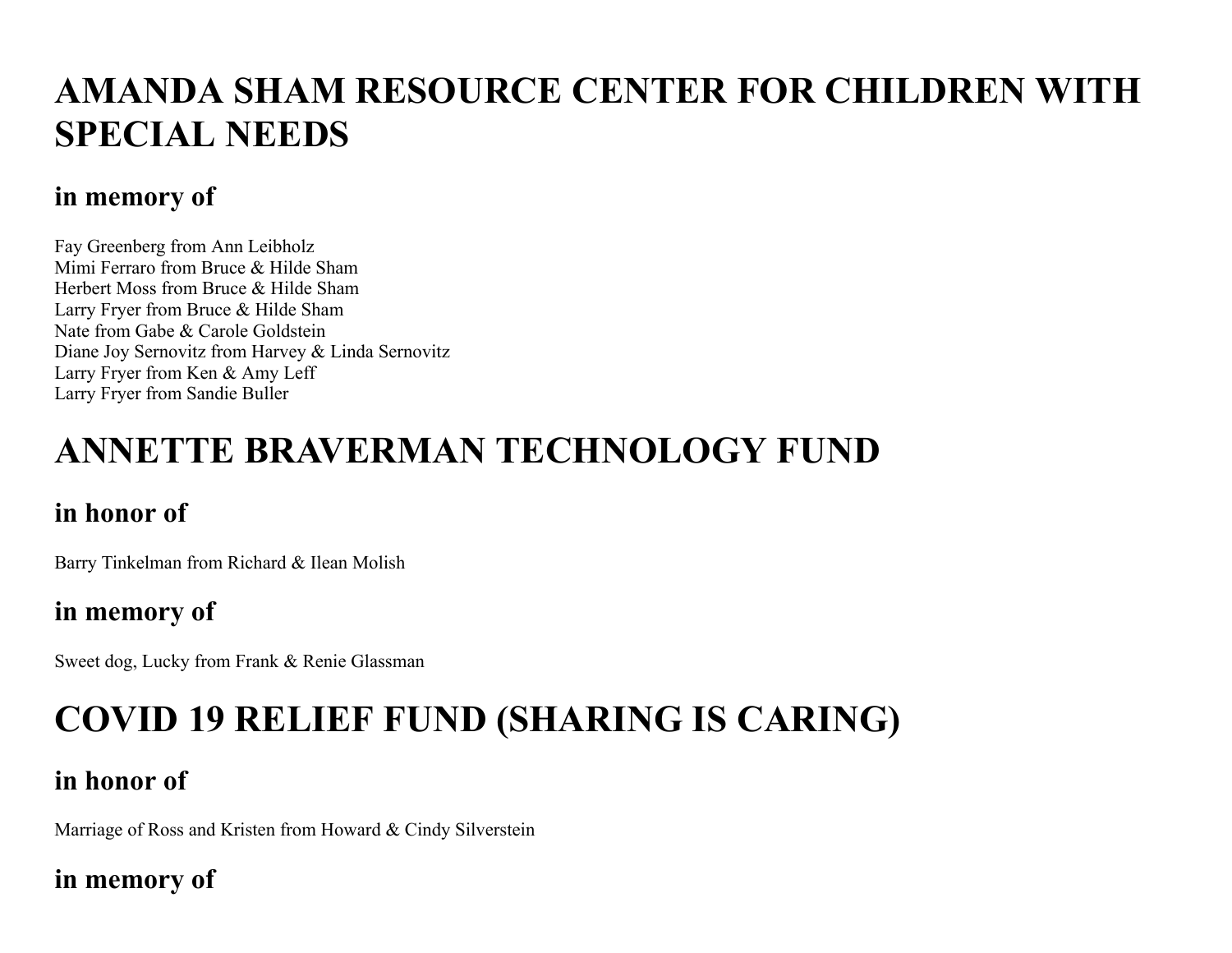# **CRAIG A. FISHER MEMORIAL FUND**

## **in memory of**

Mollie Chernoff from Gail Tomasco & Frank Kazarnowicz

# **DISCRETIONARY FUND - CANTOR ELENA ZARKH**

## **in honor of**

Cantor Zarkh's 36 years! from Florence Ginsburg

## **in memory of**

David Stein from Barry & Carol Stein Janet Fleishman from Sheldon Wolff & Sandi Cohen

# **DISCRETIONARY FUND - RABBI ROBERT LEIB**

## **in honor of**

Annete Braverman from Bill Patent & Jane Hurwitz Roseanna Moses, Irv and Roseanna Moses from Dennis & Phyliss Guralnick Marilyn and Don Webster from Lou Gettes & Wendy Stahler Marty Cohen from Richard & Ilean Molish

## **in memory of**

Rubin Segal from Aaron & Karen Segal Ben Levine from Aaron & Karen Segal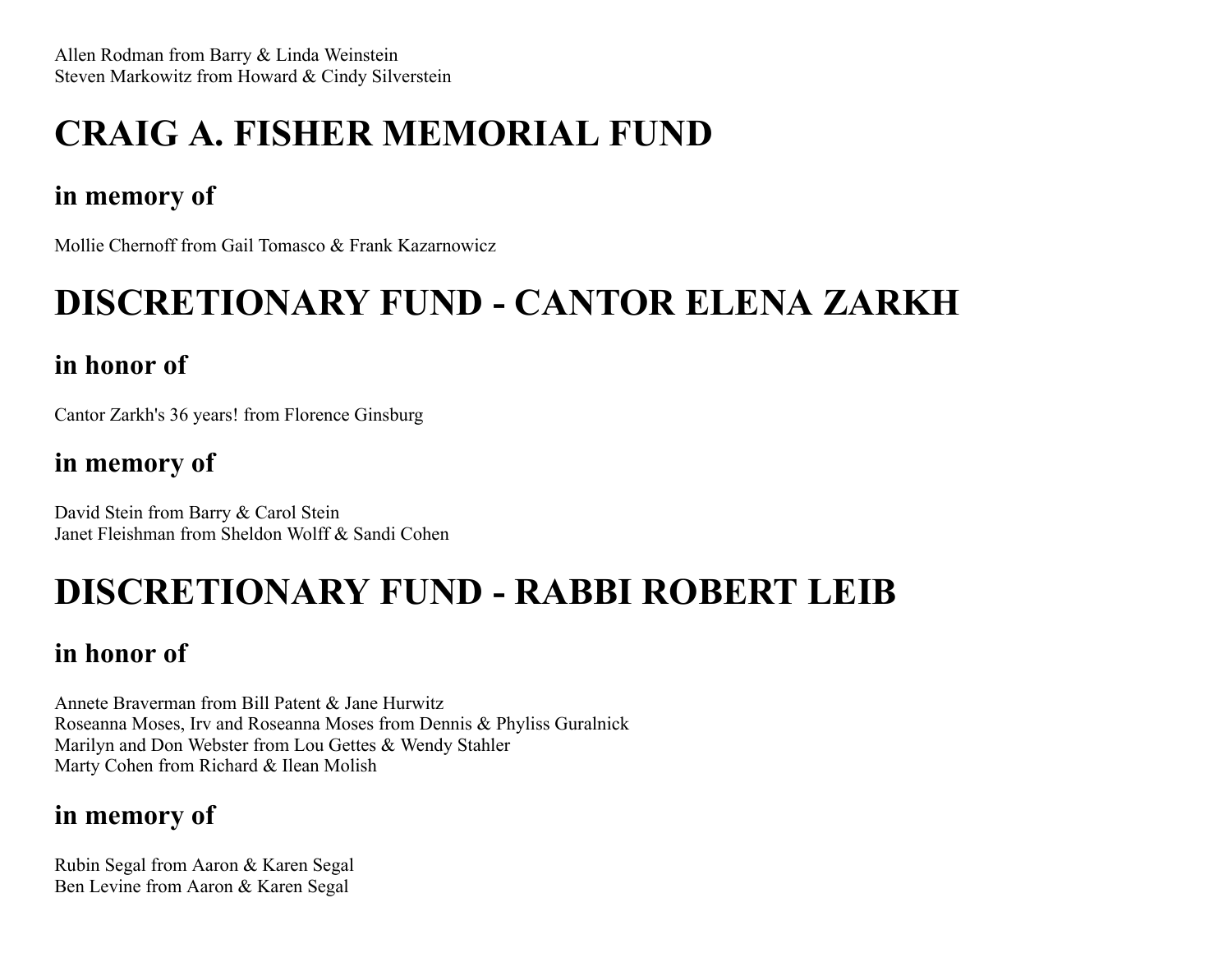Marvin Gordon from Barbara Hendel Harry S. Gross from Betty Eisenberg Helen R. Gross from Betty Eisenberg David Stein from Bill Patent & Jane Hurwitz Sylvia Friedman from Bill Patent & Jane Hurwitz Marvin Gordon from Craig Biddle Tillie Grabelsky from Dennis & Phyliss Guralnick Helen Leib from Don & Marilyn Webster Lillian Fishman from Don & Sandy Fishman Anna Rosen from Efrem & Ronni Robinson Larry Fryer from Fredric & Joyce Kempner Lisa Feinberg from Jerry Feinberg Morris Beck from Joyce Essl Selma Gross Medvin from Lance & Leslie Kraemer Israel Cohen from Linda & John Kline Meyer Lurie from Linda Sament Mary Lurie from Linda Sament Robert Novick from Lois Laman Samuel Gettes from Lou Gettes & Wendy Stahler Bernard Hirshberg from Nancy Jacobs Selma Hirshberg from Nancy Jacobs Edward Borowsky from Neil & Sue Borowsky Noah Goldsmith from Norman & Nancy Loev Alex Lamb from Philip & Susan Bootel Anita Shmukler Bloch from Ralph Bloch Arlene Butler from Richard & Anne Yecies Aryeh Leib Yisrael (Lee) from Richard & Ilean Molish Esther Bloom from Richard & Ilean Molish Stephen Cohen from Richard & Ilean Molish Marvin Gordon from Robert & Shirley Bloch Leroy Loewenstern from Ruth Loewenstern Elizabeth Kasdin from Ruth Loewenstern Marc Surrey from Saul & Bonnie Surrey Sara Coverman from Stanton Oliver & Vickie Richman Israel Cohen from Steven & Merle Geiger

#### **other**

Richard Molish from Marty & Honey Cohen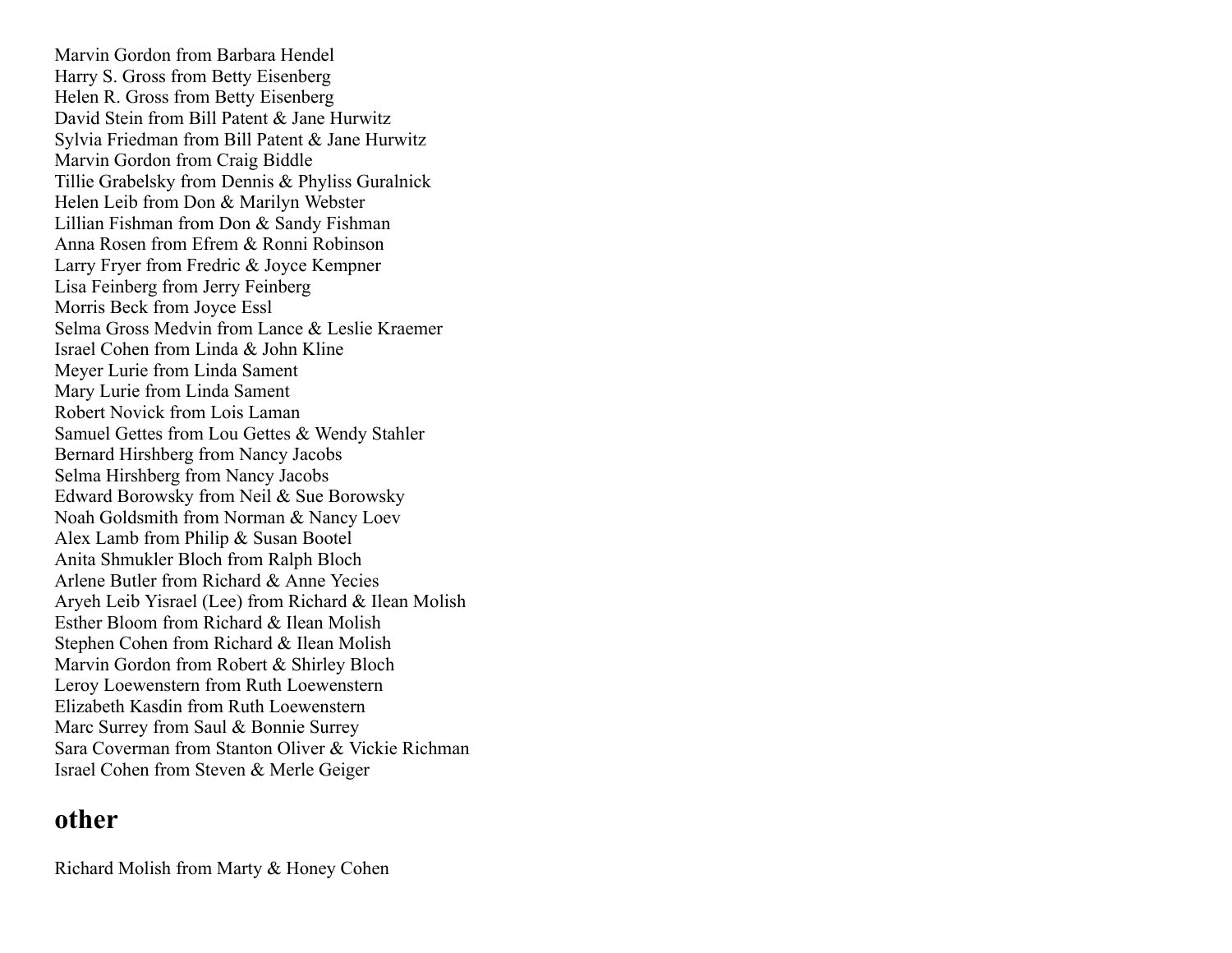# **DISCRETIONARY FUND - RABBI SHOSHANAH TORNBERG**

### **in honor of**

Rosanna Moses and Rosanna and Irv Moses from Linda Wishner

#### **in memory of**

Dr. Larry Fryer from Arnie & Barbara Lincow Larry Fryer from Arthur & Neile Davis Larry Fryer from Barry & Linda Weinstein Larry Fryer from Barry Tinkleman & Harriet Gomon Dr. Larry Fryer from Betty Eisenberg Larry Fryer from Brenda Goodis Larry Fryer from Carol B Shackmaster Dr. Larry Fryer from Dave & Arline Olim Larry Fryer from Don & Barbara Kravitz Larry A Fryer, MD from Don & Marilyn Webster Larry Fryer from Elaine Coren Larry Fryer from Ellen S Toplin Larry Fryer from Faye Katzman Larry Fryer from Florence Ginsburg Larry Fryer from Frank & Renie Glassman Stephen Cohen from Fred & Julie Goldstein Larry Fryer from Fred & Julie Goldstein Dr. Larry Fryer from Gary & Hope Hoffman Larry Fryer from Gary Kimmel Larry Fryer from Hal & Pearl Tragash Larry Fryer from Harvey & Laurie Holper Larry Fryer from Harvey & Laurie Holper Larry Fryer from Howard & Cindy Silverstein Minnie Emas from Irving & Rosanna Moses Nathan Morein from Irving & Rosanna Moses Larry Fryer from Jeff & Cindy Band Larry Fryer from Jeff & Wendy Rader Dr. Larry Fryer from Jeffrey Needleman Larry Fryer from Joyce Essl Dr. Larry Fryer from Judy Brown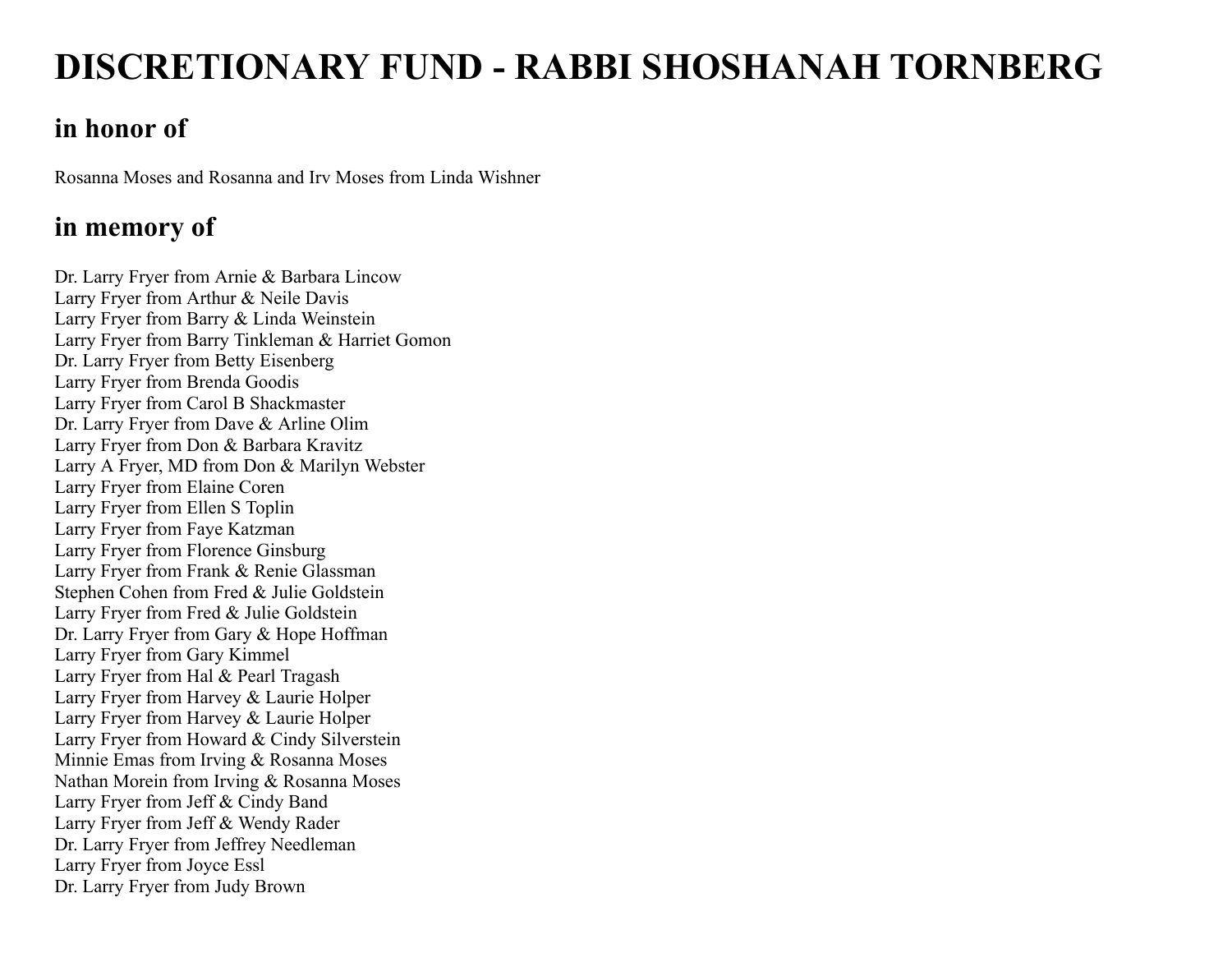Larry Fryer from Lance & Leslie Kraemer Larry Fryer from Linda Pressman Larry Fryer from Lou Gettes & Wendy Stahler Larry Fryer from Lynda & Marshall Myers Larry Fryer from Maddy Malis Larry Fryer from Marty & Honey Cohen Larry Fryer from Michael & Robin Berman Larry Fryer from Michael D'Esopo Dr. Larry A. Fryer from Michael Sachs Larry Fryer, M.D. from Mitchell Cohen & Judith Gerson Larry Fryer from Murray & Judith Cohen Larry Fryer from National Council of Jewish Women Larry A. Fryer from Renata Fisher Larry Fryer from Richard & Ilean Molish Larry Fryer from Richard Orodenker & Bonnie Marks Larry Fryer from Richard Orodenker & Bonnie Marks Larry Fryer from Richard Wright & Ellen Levin Larry Fryer from Robert Brill Larry Fryer from Saul & Bonnie Surrey Larry Fryer from Sheldon Wolff & Sandi Cohen Larry Fryer from Sheryl Zlotnikoff Larry Fryer from Susanrae Harrison Larry Fryer from Susanrae Harrison Larry Fryer from Vicki Edelman Larry Fryer from Zelda Stern

# **DON DAFILOU FUND**

### **in honor of**

Webster's 35th Wedding Anniversary from Don & Marilyn Webster

## **in memory of**

Herbert Moss from Bill Schwarzman & Harriet Stuart Norman Genter from Bruce Genter & Miriam Buchsbaum Abraham Kelman from Don & Marilyn Webster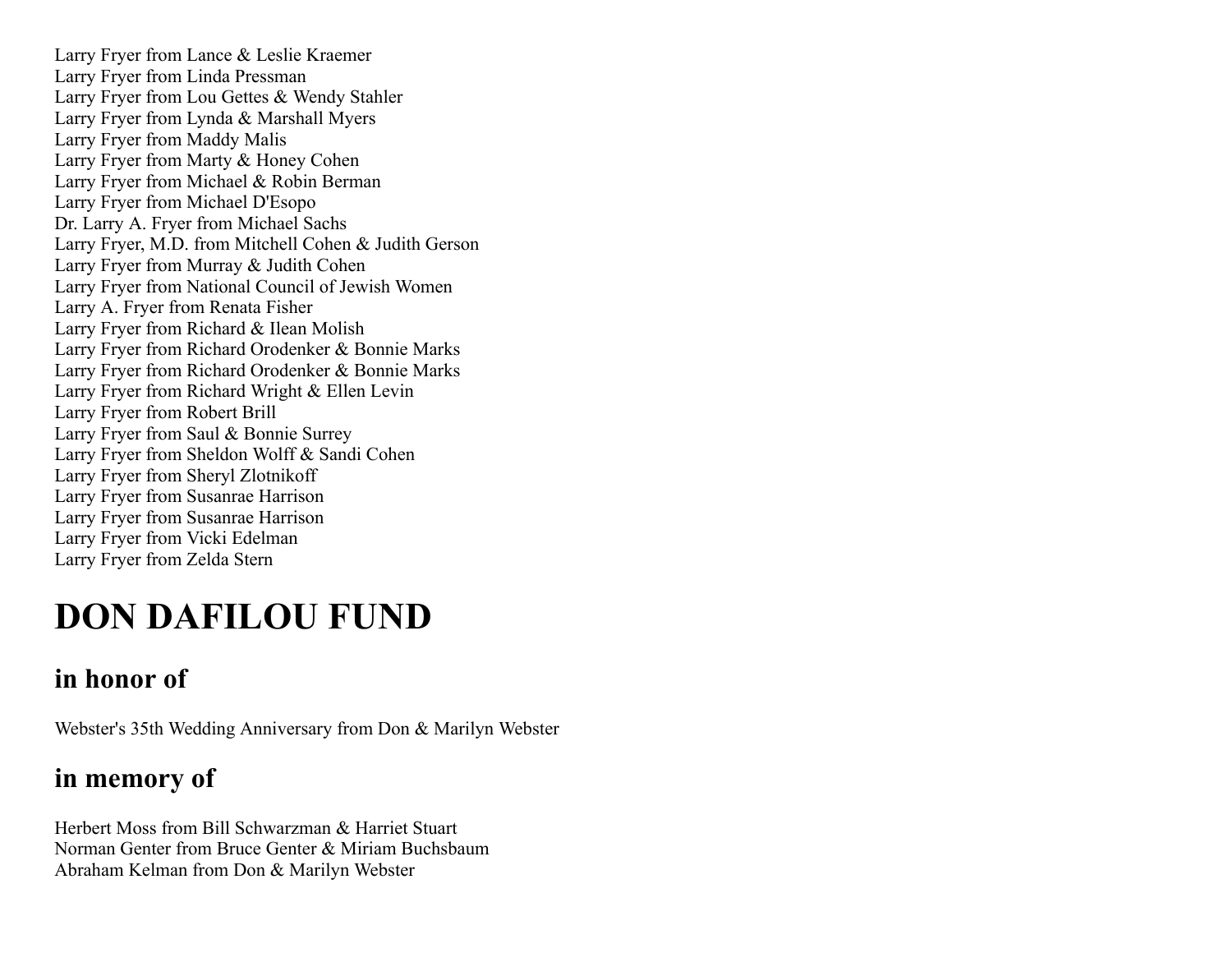Richard Yusem from Don & Marilyn Webster Jerome Kraemer from Lance & Leslie Kraemer

# **GARDEN / FLORAL FUND**

## **in honor of**

Layla Willow from Irene Finkelstein

## **in memory of**

Charlotte Budman from Irene Finkelstein

# **HARRY & EVELYN SILVER Z'L SCHOLAR-IN-RESIDENCE FUND**

### **in honor of**

Richard Molish from Barry Tinkleman & Harriet Gomon

## **in memory of**

Dr. Larry Fryer from Cora Weiner

# **JACKIE CHEIFETZ "CHESED" FUND**

## **in honor of**

Richard Molish from Arthur & Neile Davis Neile Davis from Frank & Renie Glassman Mark Kogan from Murray & Judith Cohen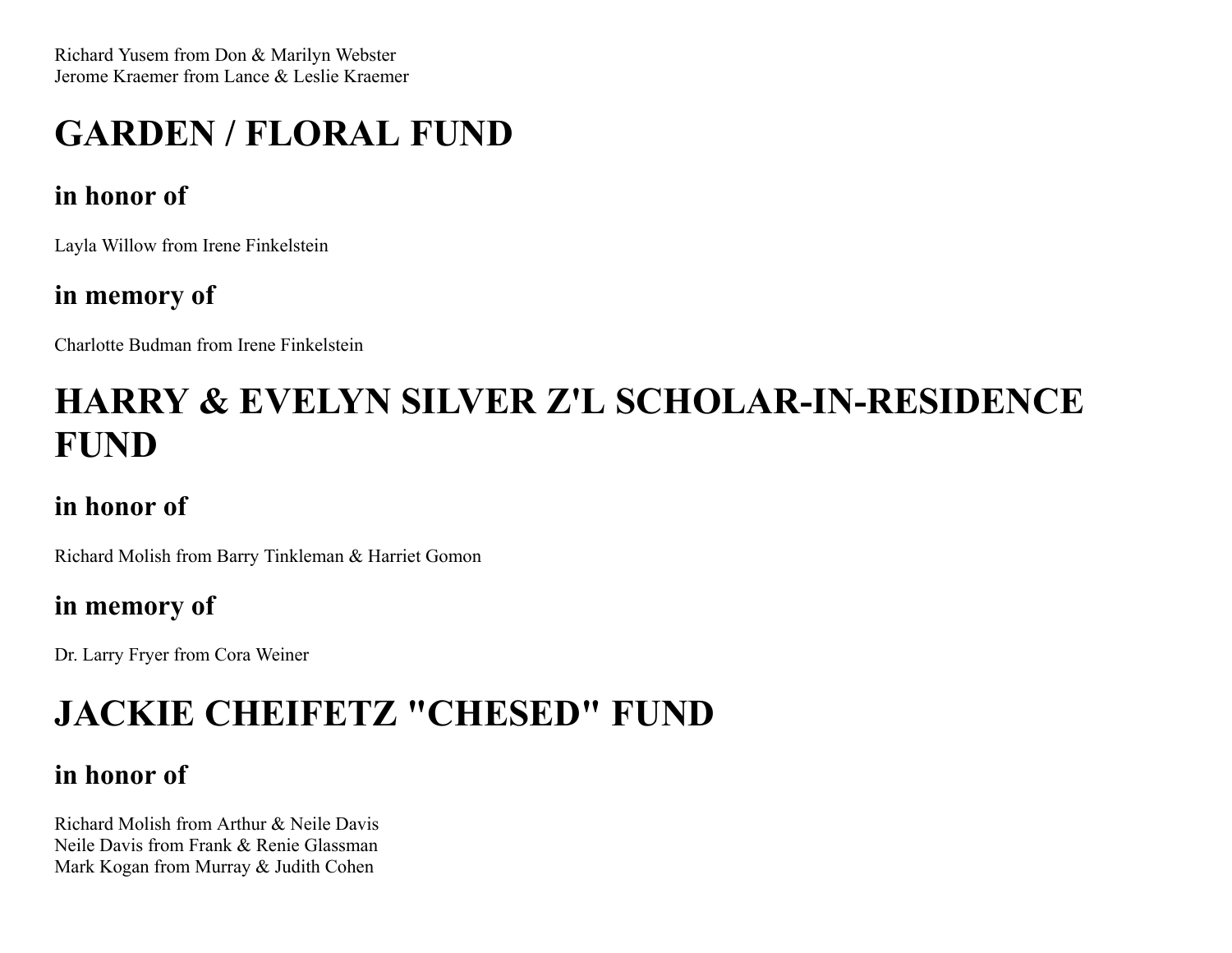## **in memory of**

Sol Gelb from Arnold & Audrey Gelb Ina Cohn from Frank & Renie Glassman Stanley Schupak from Frank & Renie Glassman Betty Feinstein from Jeff & Cindy Band Larry Fryer from Mike & Claire Krassenstein Rebecca Poall from Phyllis Ford Marvin Levin from Susanrae Harrison

## **JULIA NICOLE MARDER CAMP FUND**

### **in memory of**

Larry Fryer from Elliot & Eileen Simmons Albert Goren from Janice Goren Larry Fryer from Jim & Renee Carl Larry Fryer from Mitchell & Shari Marder Robert S. Yecies from Richard & Anne Yecies Ann Yecies from Richard & Anne Yecies Larry Fryer from Steve & Nancy Chesin

# **LINCOW INSTITUTE ADULT EDUCATION FUND**

### **in memory of**

Larry Fryer from Gladys Greenfield

# **MUSIC FUND**

#### **in honor of**

Cantor Elena Zarkh from Jimmy & Karen Kantor Cantor Zarkh's double Chai Anniversary from Paul & Linda Katz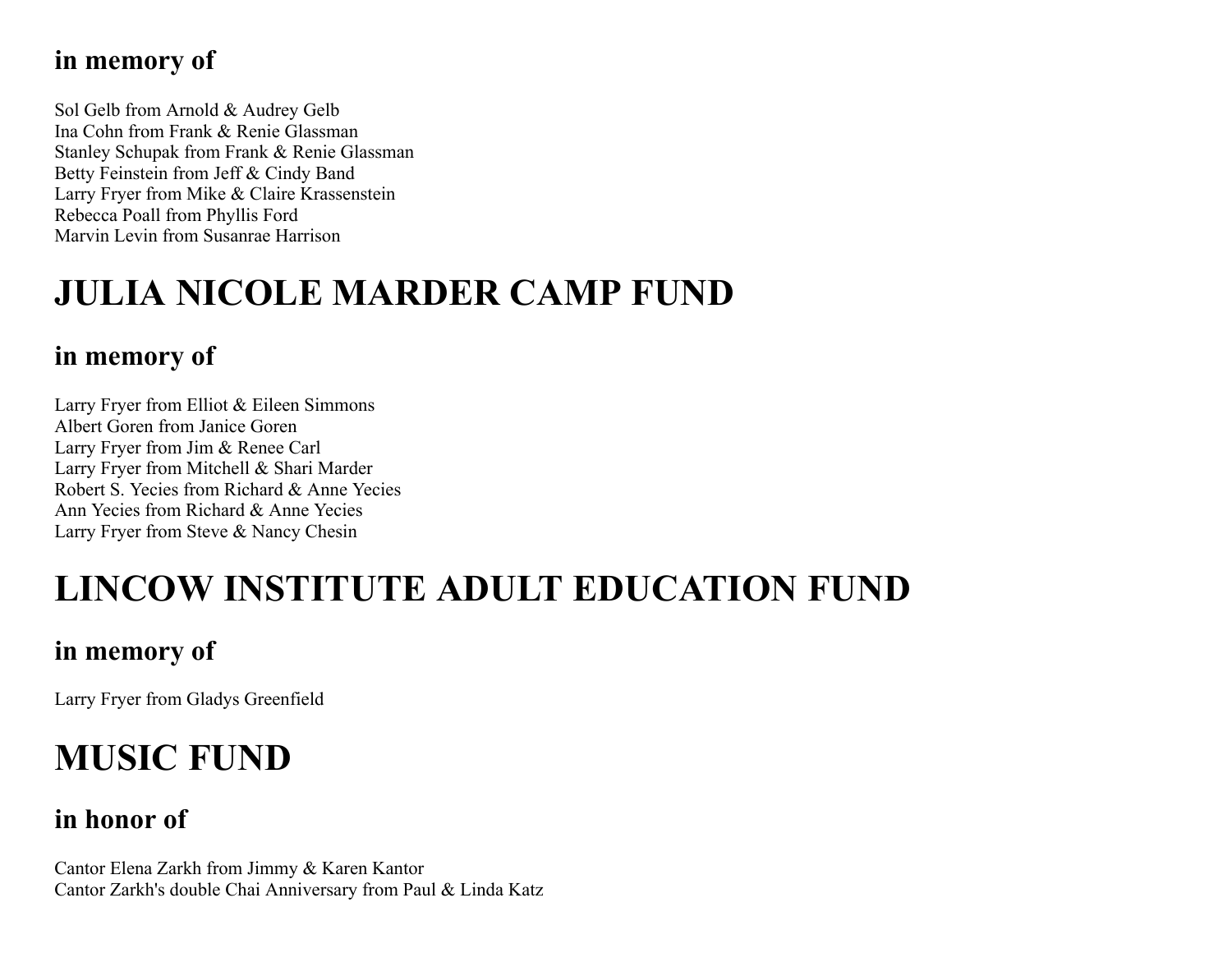Renie Glassman from Robin Green Steve Green from Robin Green

#### **in memory of**

Jack Moss from Bernie & Shirley Davis Israel Cohen from Evan & Debbie Finkelstein Charlotte Budman from Evan & Debbie Finkelstein Min Katzer from Marvin & Arlene Katzer Larry Fryer from Ralph & Ellen Levin Fleurette Goldman from Syd & Michele Weinstein

# **OSTROFF SCHOLARSHIP FUND**

### **in memory of**

Larry Fryer from Harvey & Lisa Ostroff

# **SCHOOL OF EARLY LEARNING FUND IN CONNECTION WITH THE JOYCE E SHOTZ MEMORIAL FUND**

### **in honor of**

Sammy Klein from Steve & Lois Klein

### **in memory of**

Harry and Celia Rosenzweig from Bruce Polekoff

# **THE HALEY JENNIFER YARMARK FUND FOR SOCIAL JUSTICE LEARNING**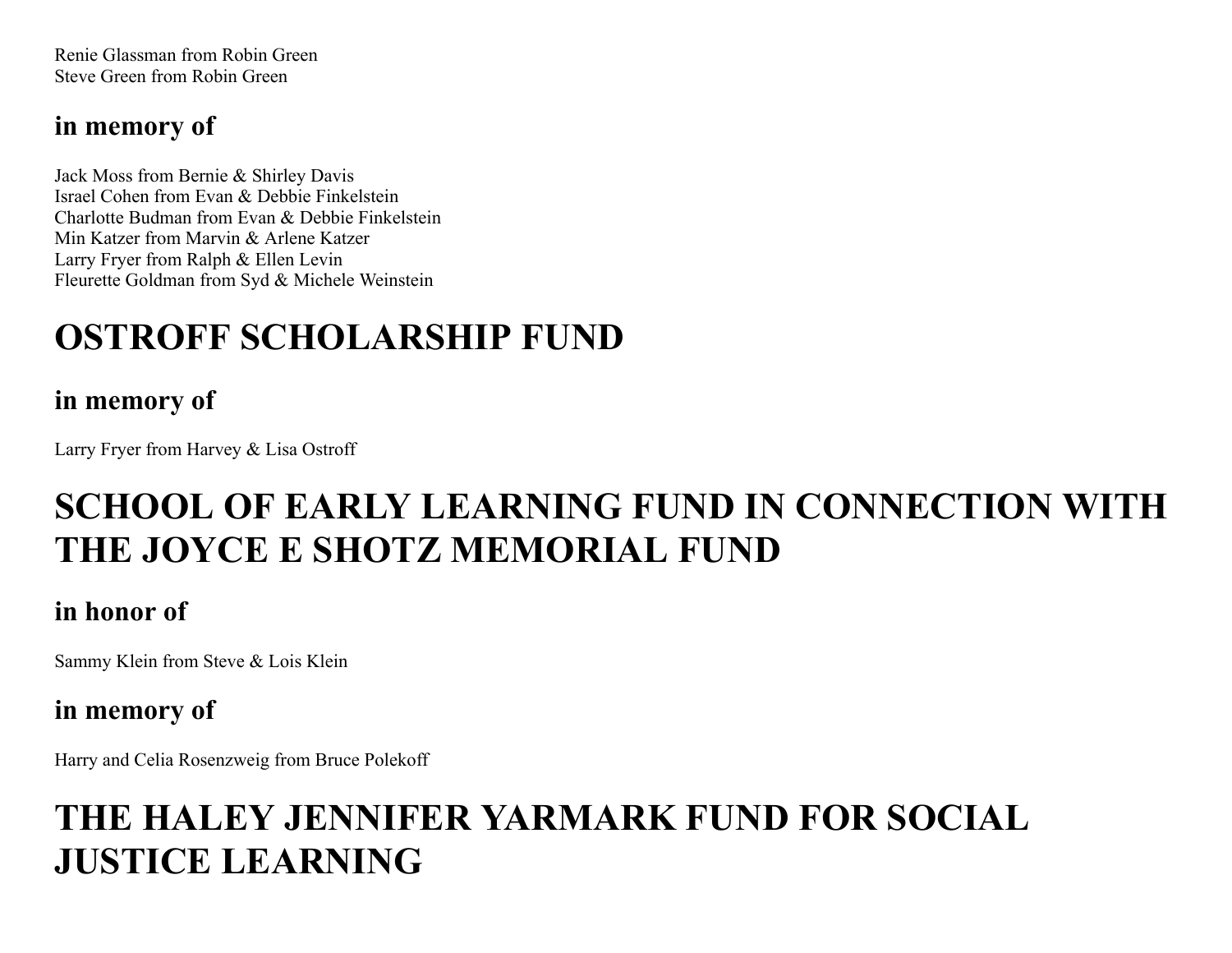## **in memory of**

Larry Fryer from Diane Rae Bridi

# **TORAH/TORAH STUDY FUND**

#### **in honor of**

Aryeh Leib Krassenstein from Barry & Linda Weinstein R'fuah Sh"leimah from Frank & Renie Glassman R'fuah Shleimah from Frank & Renie Glassman Richard Molish from Mike & Claire Krassenstein

### **in memory of**

Aryeh Leib Lee Krassenstein from Barry Tinkleman & Harriet Gomon Aryeh Leib Yisrael Krassenstein from Don & Marilyn Webster David Stein from Gail Shapiro Anita Shmukler Bloch from Harry & Jodie Girsh Larry Fryer from Marty Seltman Lisa Feinberg from Mike & Claire Krassenstein Israel Cohen from Mike & Claire Krassenstein Aryeh Leib "Lee" Krassenstein from Steve & Claire Green Leon Silberstein from Zelda Silberstein

# **YAHRZEIT PRAYER DEDICATION - \$36**

### **in memory of**

Michael Elfand from Alvin & Susan Elfand Florence & Herman Smulyan from Fran Orkin Alan Spiegel from Julie Goldman Selma Gross Medvin from Lance & Leslie Kraemer Toby Barmat from Larry & Lisa Barmat Sally Simon from Rena Konheim